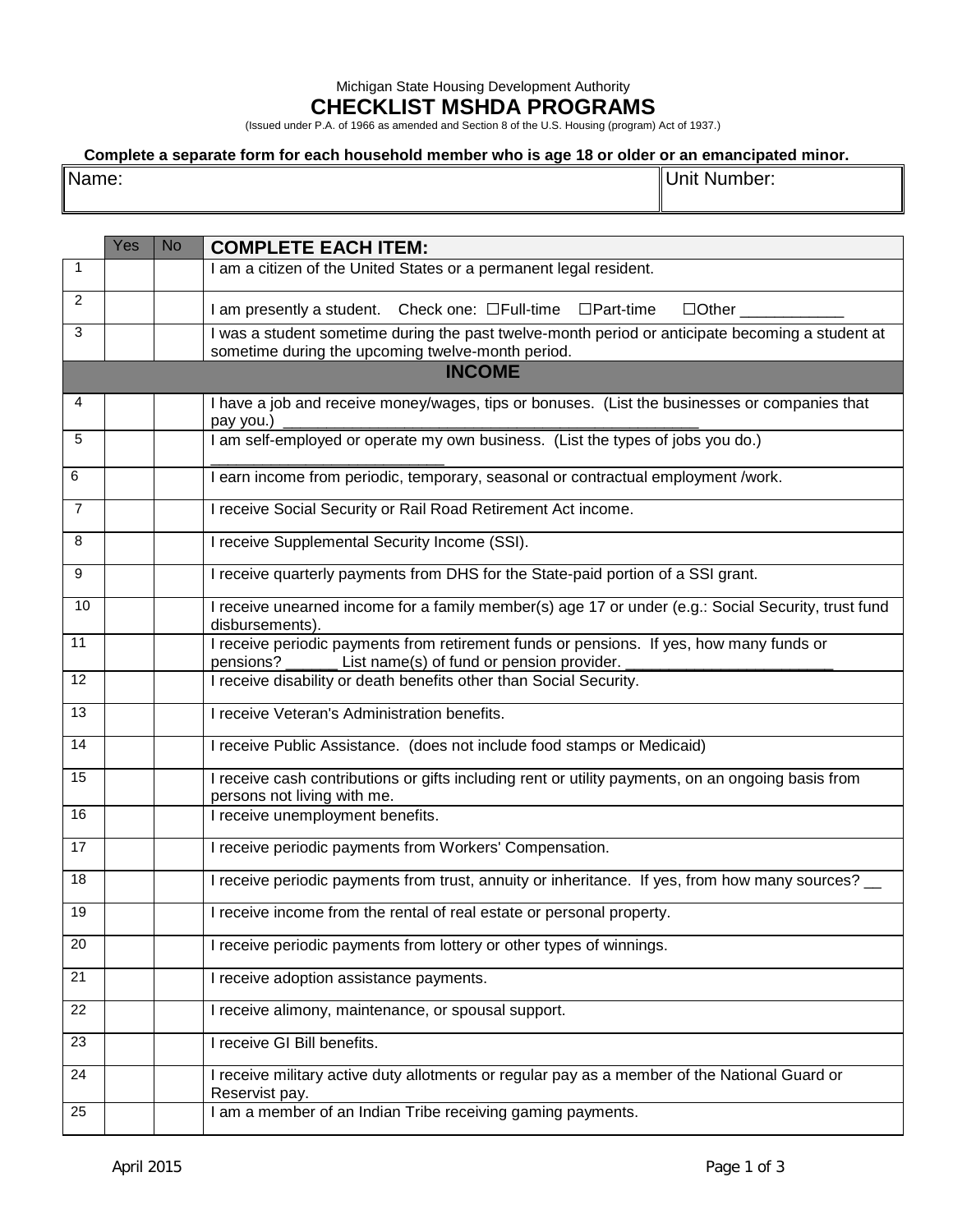|    | Yes | <b>No</b> | <b>COMPLETE EACH ITEM:</b>                                                                                                                                                                                              |
|----|-----|-----------|-------------------------------------------------------------------------------------------------------------------------------------------------------------------------------------------------------------------------|
| 26 |     |           | I receive periodic payments from insurance policies or any type of settlement, if yes, how many<br>policies or settlements?                                                                                             |
| 27 |     |           | I receive long term care insurance payments that exceed \$180/day or \$67,000 annually.                                                                                                                                 |
| 28 |     |           | I receive other recurring or periodic income not listed above. Describe_______________                                                                                                                                  |
| 29 |     |           | I receive student financial assistance. (does not include student loans)                                                                                                                                                |
|    |     |           | <b>CHILD SUPPORT</b>                                                                                                                                                                                                    |
| 30 |     |           | I receive child support. If yes, from how many parents do you receive support? If yes, is child                                                                                                                         |
| 31 |     |           | I have been awarded a judgment for child support but have not been receiving any payments or<br>have not been receiving the full payments on a regular basis.                                                           |
| 32 |     |           | I anticipate filing a claim for child support within the next twelve months.                                                                                                                                            |
|    |     |           | <b>ASSETS</b>                                                                                                                                                                                                           |
| 33 |     |           | (Include all assets held or owned either in or outside of the United States)<br>I have a savings account(s) at: ___________________________(List name(s) of institution)                                                |
|    |     |           |                                                                                                                                                                                                                         |
| 34 |     |           | I have a checking account(s) at: _______________________________(List name(s) of institution)                                                                                                                           |
| 35 |     |           |                                                                                                                                                                                                                         |
| 36 |     |           | I have a prepaid card, debit card, or paycard on which funds from Social Security, SSI, Child<br>Support, DHS, unemployment or other agency are directly deposited. If yes, how many? ______<br>From which Agency(ies)? |
| 37 |     |           | I have cash held in my home or in a safety deposit box.                                                                                                                                                                 |
| 38 |     |           | I have savings bonds. If yes, how many? ______                                                                                                                                                                          |
| 39 |     |           | I have Treasury Bills. If yes, how many? ______                                                                                                                                                                         |
| 40 |     |           | I have stocks.                                                                                                                                                                                                          |
| 41 |     |           | I have bonds                                                                                                                                                                                                            |
| 42 |     |           | I have mutual funds or securities.                                                                                                                                                                                      |
| 43 |     |           | Thave IRA's or Keogh account(s) at: _<br>(List name(s) of institution)                                                                                                                                                  |
| 44 |     |           | I have time certificate(s) at: (List name(s) of institution                                                                                                                                                             |
| 45 |     |           | I own real estate and/or receive income from the rental of real estate. If yes, how many<br>properties?                                                                                                                 |
| 46 |     |           | I own a mobile home.                                                                                                                                                                                                    |
| 47 |     |           | I have land contracts. If yes, how many?______                                                                                                                                                                          |
| 48 |     |           | I hold a mortgage or deed of trust.                                                                                                                                                                                     |
| 49 |     |           | I have revocable trusts. If yes, how many trusts?_                                                                                                                                                                      |
| 50 |     |           | I have whole life or universal life insurance policy(ies). If yes, Somehow many policies?___                                                                                                                            |
| 51 |     |           | I have personal property held for investment purposes (gems, jewelry, collections, etc.).                                                                                                                               |
| 52 |     |           | I have lump sum receipts or one-time receipts.                                                                                                                                                                          |
| 53 |     |           | I have another name(s) listed on one or more of the above assets for beneficiary or other purposes,<br>such as, power of attorney. These other persons do not own the assets and receive no income<br>from the assets.  |